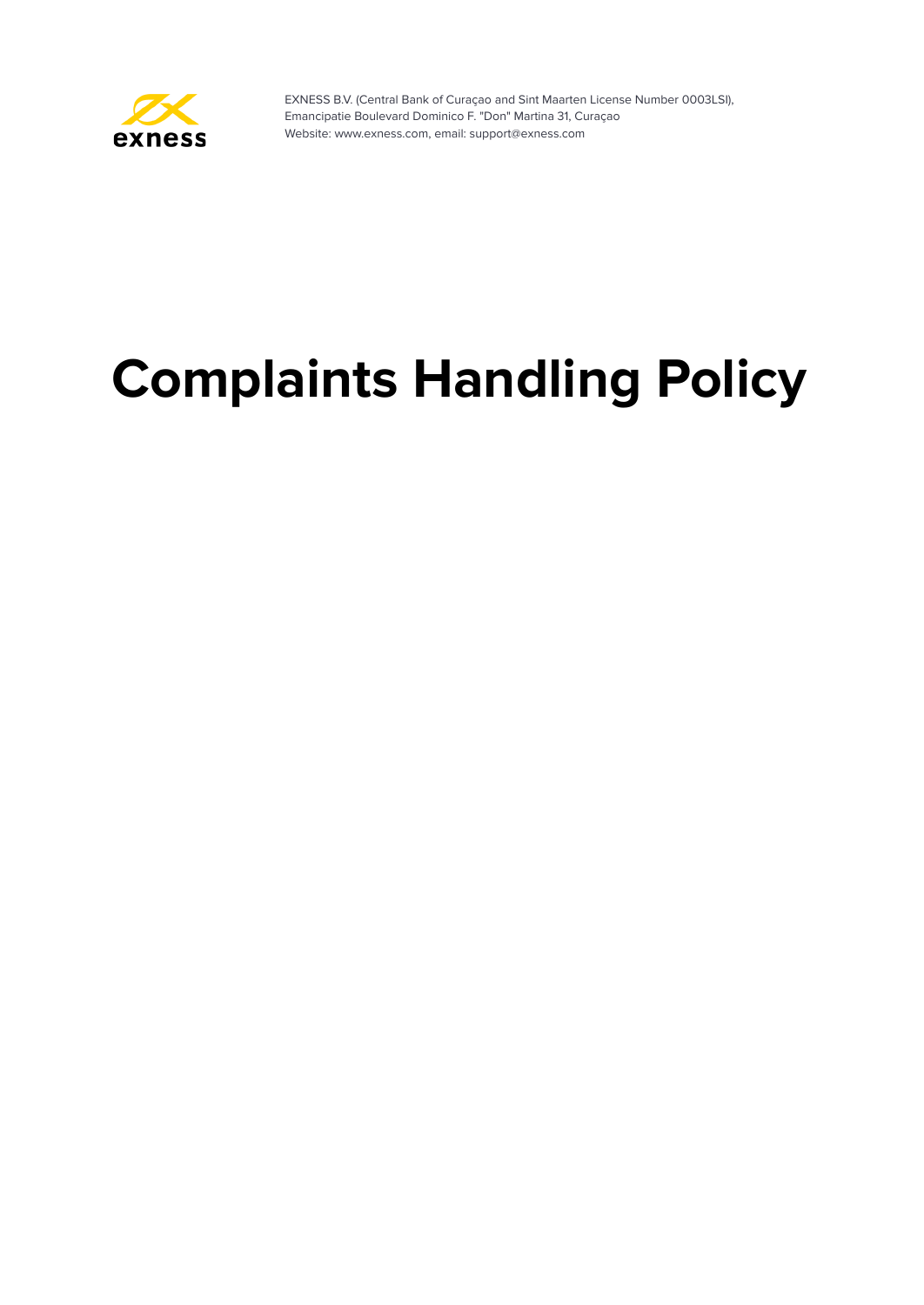

## **COMPLAINTS HANDLING POLICY**

## **1. Scope**

1.1 EXNESS B.V. (the "**Company**") is required to establish, implement and maintain an effective and transparent complaint handling policy and procedure for the prompt handling of Clients' complaints.

1.2 In this respect, the Company has established this Complaints Handling Policy (the "**Policy")** that sets out the process adopted by the Company for the fair and prompt handling of queries, complaints and disputes received from the Company's Clients, as well as a robust framework comprising of, procedures, processes, controls and monitoring processes, to ensure the prompt handling of Clients' complaints. This Policy describes, amongst others, the process that Clients will need to follow in order to submit a query and/or complaint to the Company.

## **2. Queries**

2.1 If you have any query regarding your account, or you are dissatisfied with our Services, in the first instance you should contact our Customer Support Department via e-mail at [support@exness.com,](mailto:support@exness.com) live chat, telephone or any other official method of communication made available by the Company, as the vast majority of queries and issues can be dealt with at this level.

2.2 Our Customer Support Department will try to resolve your query immediately. If your query cannot be resolved immediately, we remain committed to addressing and resolving it in a prompt manner (usually within 3 business days). If additional time is required, we will issue a holding response in writing and we will indicate when we will make further contact to inform you of the investigation process and outcome.

2.3 If you are not satisfied with the final response received by the Customer Support Department, then you may raise this further following the procedure described below.

## **3. Complaints**

3.1 Further to the above, any client who is not satisfied with the final response received by the Customer Support Department and would like to raise a query further, may complete and submit the Complaint Form attached herein and submit it electronically to [support@exness.com](mailto:support@exness.com) (the "Form"). Clients may submit the form free of charge.

3.2 The Form must be filled out truthfully, completely and accurately. The information required through the Form is indicative and additional information and/or clarification and/or evidence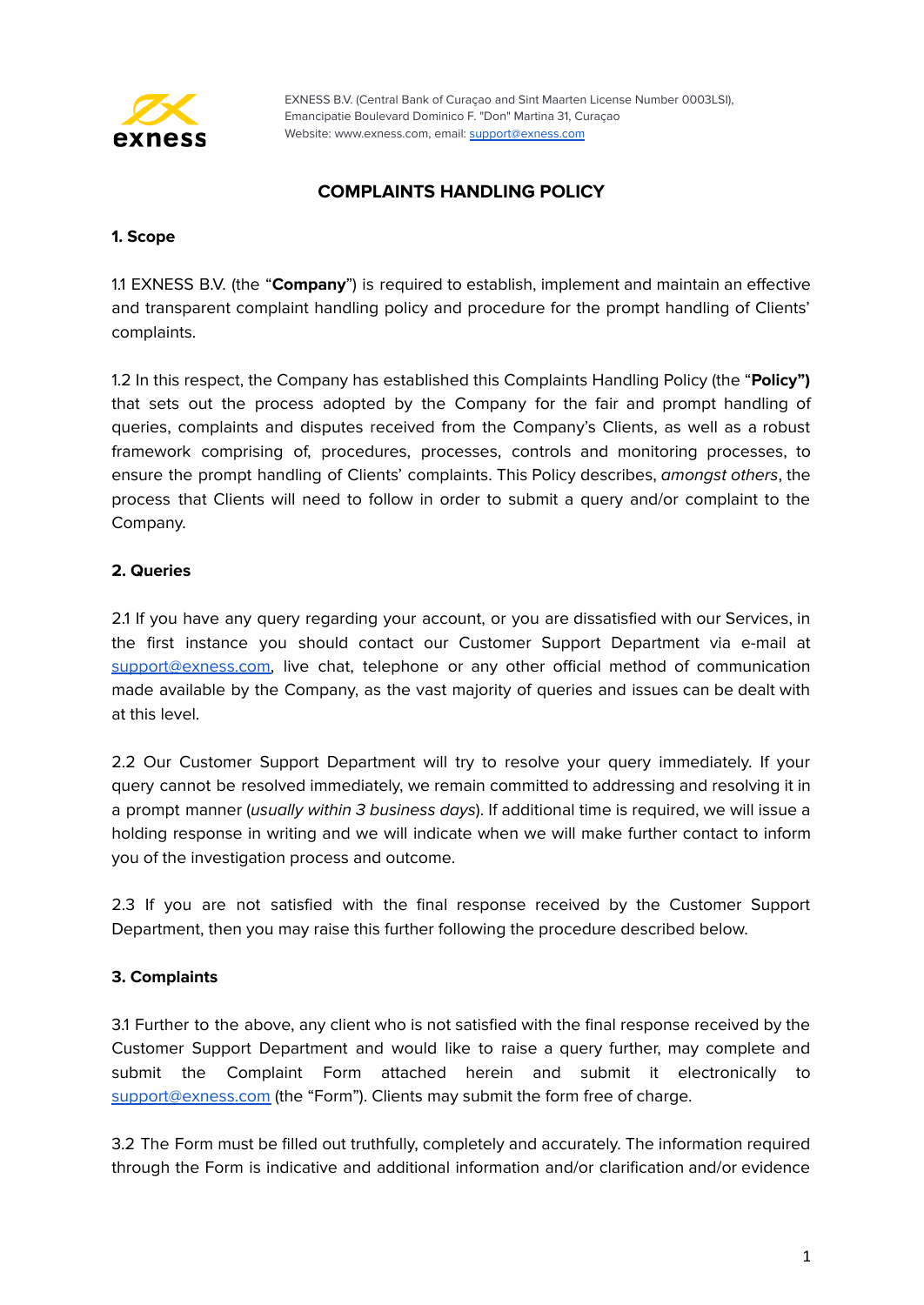

may be requested. We may request from you to submit a new Form if we consider that you have falsely and/or incorrectly and/or insufficiently completed the Form.

3.3 Upon the successful submission of the Form, and within five (5) working days we will acknowledge receipt of the Form. We will then carry out an impartial review of the matter and communicate to you the outcome of our investigation and propose remedial actions (if applicable) within ten (10) working days from the date of our acknowledgement.

3.4 In the unlikely event that we are unable to respond within ten (10) working days, we will inform you of the reasons for the delay and indicate the period of time within which it is possible to complete the investigation. In any event, we shall provide you with the outcome of our investigation no later than one (1) month from the date of our acknowledgment, depending on the complexity of the case and your cooperation.

3.5 With derogation to the paragraphs above, and having considered the nature of the matter at hand, we may dismiss your complaint and pass on the case to our Customer Support Department for prompt resolution irrespective of whether the matter has already been communicated to our Customer Support Department or not.

## **4. General provisions for Queries and Complaints**

4.1 At any given time during the handling process of queries and complaints we may require you to provide us additional information and documentation (including but not limited to your secret investor password and/or updated due diligence documentation and/or other registration data, etc.) and your full cooperation is required in order to finalise our investigation. We may extend the investigation timeframe, or put the matter on hold, or consider the matter as closed if you have failed to respond adequately and/or within a reasonable timeframe or within the timeframe we may have indicated. Depending on your response and the nature of the matter, we may resume the handling process or request for you to resubmit your query or complaint.

4.2 We encourage you to lodge your query and/or complaint within a reasonable time from the moment the matter occurs, otherwise the Company reserves the right not to process the matter further.

4.3 In the event that you wish to withdraw a query or a complaint lodged, and/or in order to proceed with a reimbursement available to you, the Company may request for you to withdraw the matter in writing.

4.4 The Company is entitled to treat a query or complaint as closed in the following circumstances, among others, (a) where it is determined that no further action is required by the client and/or the Company, upon the issuance of the final decision by the Company,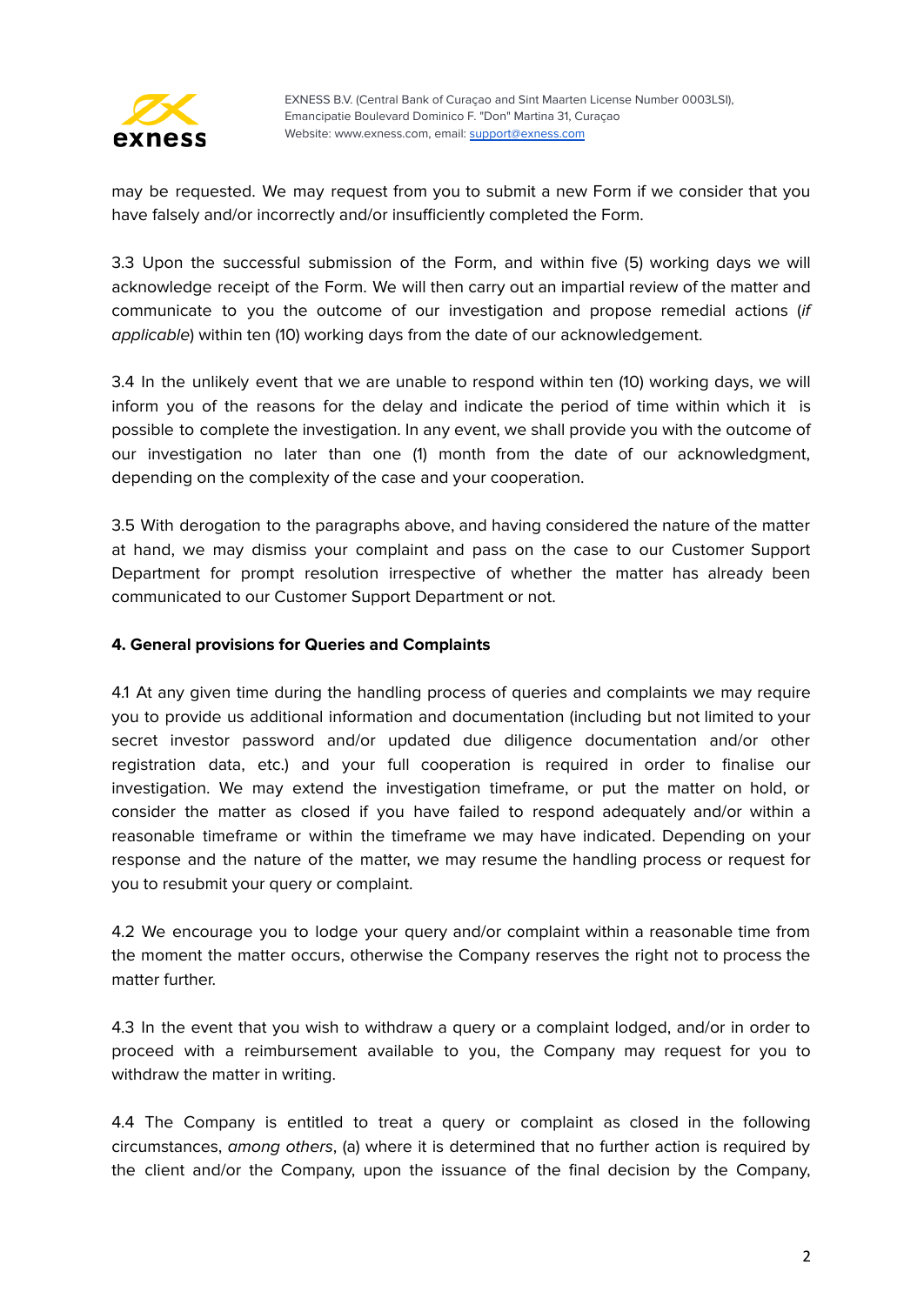

and/or (b) where the matter has been mutually resolved, and/or (c) where the client has failed to respond promptly and adequately to the questions and requests of the Company, and/or (d) where the Company has given a substantive response and the client has failed to indicate that the response is unsatisfactory and/or substantiate the claim with relevant data, within a reasonable timeframe. The Company may notify the client upon the closure of a query or complaint.

4.5 We may accept complaints brought by third parties acting on behalf of a client ("Authorised Representatives"), as long as the Client authorised in writing the third party and provides this authorisation as evidence to the Company via his/her registered email.

4.6 The present Policy, including the procedures and timeframes included herewith, may not be applied in circumstances where a Client is represented by a third party and/or has taken legal action and/or has escalated the matter to the court and/or any dispute resolution service or similar.

4.7 We reserve the right to dismiss a query or complaint which does not comply with the present Policy and/or the Client did not comply with the provisions of the Client Agreement and/or the matter is not expressed accurately and/or it comprises obscene/rude words and/or includes offensive language, swear words, affective appraisal of the disputable matter and/or insults or threatens Exness or its representatives.

4.8 This Policy should be read in conjunction with the Client Agreement and the Privacy Agreement as these can be found on our website.

**Version: 21 June 2021/001**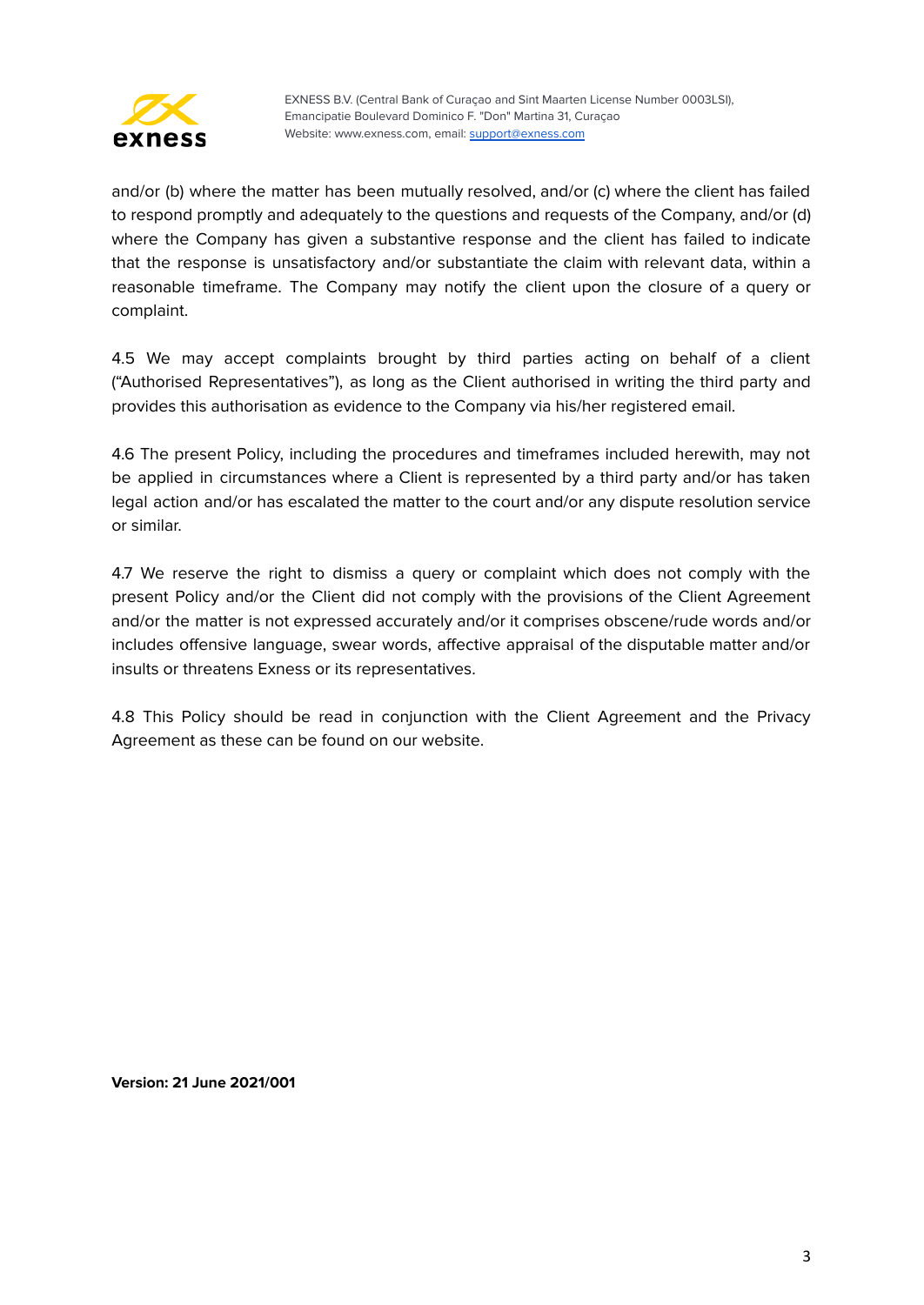

## **Complaint Form**

Please fill in the Complaint Form and submit it electronically to [support@exness.com.](mailto:support@exness.com) The Form must be filled out truthfully, completely and accurately.

We reserve the right to dismiss a Form which is not completed accurately and/or it comprises obscene/rude words and/or insults or threatens Exness or its representatives.

Fields marked with an asterisk (\*) are mandatory

#### **A. Client and General Information:**

| First Name*                                                                                                                                                                                           |
|-------------------------------------------------------------------------------------------------------------------------------------------------------------------------------------------------------|
| Last Name*                                                                                                                                                                                            |
| Date of Birth*                                                                                                                                                                                        |
| Nationality*                                                                                                                                                                                          |
| Address*                                                                                                                                                                                              |
| Country of Residence*                                                                                                                                                                                 |
| Account Number*                                                                                                                                                                                       |
| Did you communicate your complaint with our Customer Support department?*<br>If not, we encourage you to first contact our Customer Support department.                                               |
| If you answer Yes to the above question, please specify the case number, if any, date(s), name<br>of our representative(s), outcome and reasons your query/claim remains unresolved, as<br>applicable |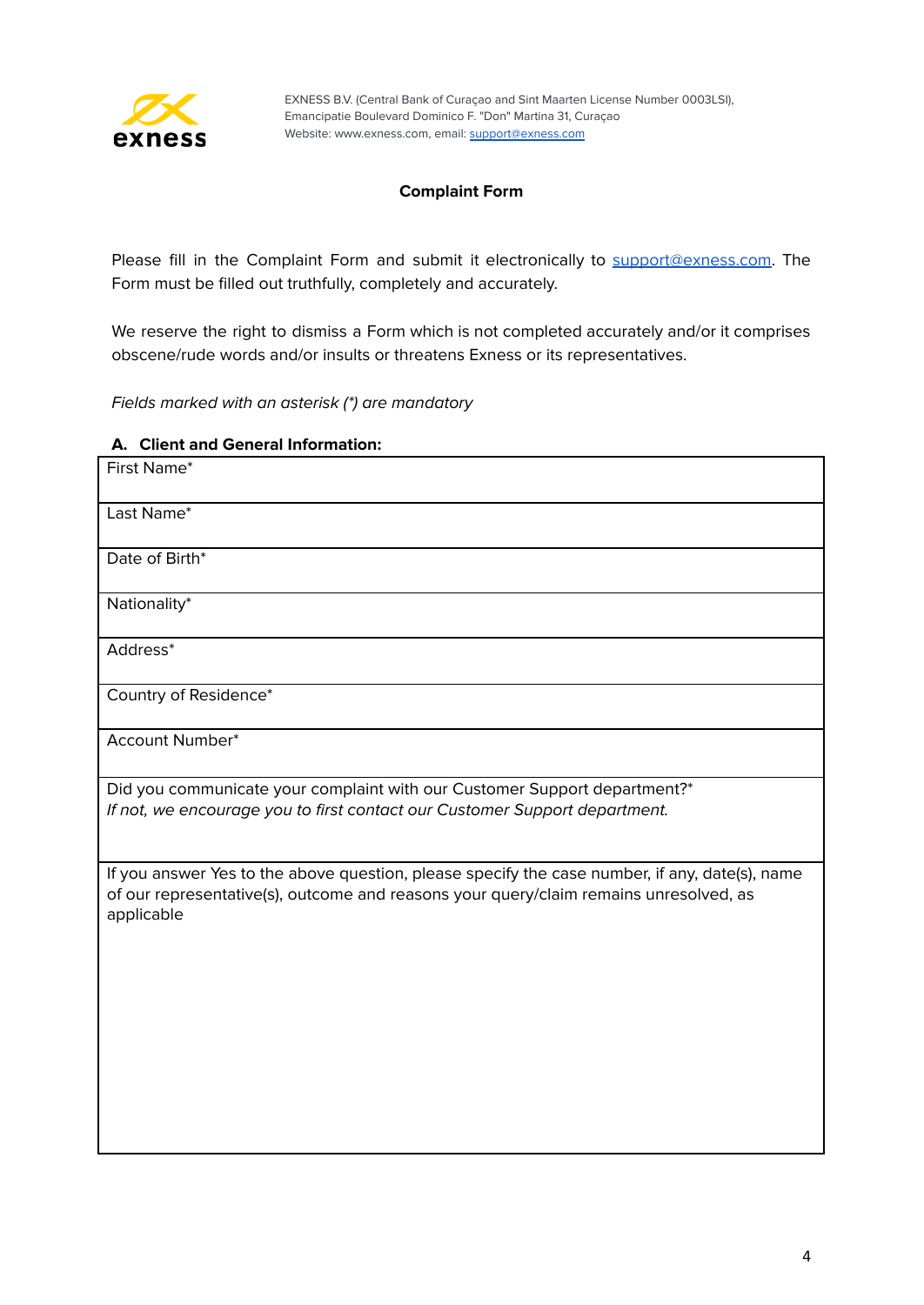

## **B. Trading Complaint:**

Complete this section if your complaint is related to Trading (i.e. Execution of orders, trading platforms, etc). If your complaint is not related to Trading, please complete section C below.

Date(s) of the incident(s)

Position(s) number(s) under dispute

Dispute amount (please specify the currency), if applicable

Description of the facts and the reasons for your Complaint, and how this affected you. Please write clearly and legibly.

How do you feel this dispute could be settled/resolved?

Please attach any supporting documentation/evidence that may help us in the investigation and resolution of the matter.